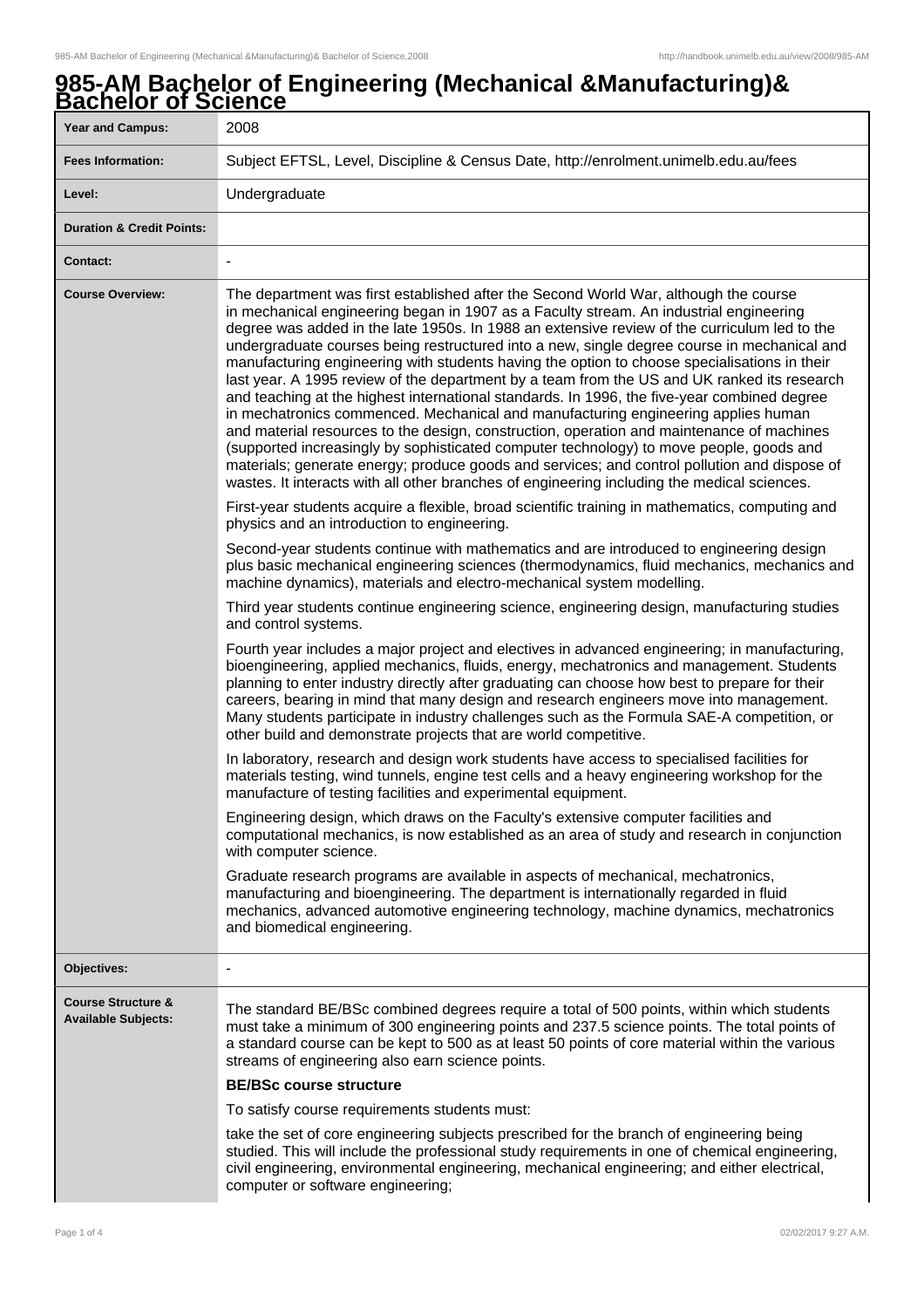|                         | accumulate a minimum of 237.5 science points, which must include:                                                                                                                                                                                                                                                                                                                                                                                                                                                                                                                                                                                                                                                                                                                                                                                                                                   |                                   |                   |
|-------------------------|-----------------------------------------------------------------------------------------------------------------------------------------------------------------------------------------------------------------------------------------------------------------------------------------------------------------------------------------------------------------------------------------------------------------------------------------------------------------------------------------------------------------------------------------------------------------------------------------------------------------------------------------------------------------------------------------------------------------------------------------------------------------------------------------------------------------------------------------------------------------------------------------------------|-----------------------------------|-------------------|
|                         | between 75 and 125 points at 100-level;                                                                                                                                                                                                                                                                                                                                                                                                                                                                                                                                                                                                                                                                                                                                                                                                                                                             |                                   |                   |
|                         | completion of 50 points of a prescribed science major at the 300-level. Detailed information on<br>the science majors available is contained within the course entry for the Bachelor of Science<br>(course code 755-BB (/view/2008/755-BB))                                                                                                                                                                                                                                                                                                                                                                                                                                                                                                                                                                                                                                                        |                                   |                   |
|                         | With regard to the science component note that:                                                                                                                                                                                                                                                                                                                                                                                                                                                                                                                                                                                                                                                                                                                                                                                                                                                     |                                   |                   |
|                         | There are no specific requirements at the 200-level.                                                                                                                                                                                                                                                                                                                                                                                                                                                                                                                                                                                                                                                                                                                                                                                                                                                |                                   |                   |
|                         | Science points are awarded for the completion of science subjects listed in the Faculty of<br>Science section of this Handbook. The majority of subjects listed in this section earn science<br>credit, although there are exceptions. Some subjects offered by the Department of Information<br>Systems, Department of Mathematics and Statistics, and School of Earth Sciences do not<br>earn science credit. If a subject does not earn science credit it is labelled as non-science in the<br>subject description. Any subject that does not appear in the science section of this Handbook is<br>a non-science subject.                                                                                                                                                                                                                                                                        |                                   |                   |
|                         | The engineering component may require the completion of specific (generally 100-level) science<br>subjects. These subjects are detailed in the requirements of the various engineering courses<br>that follow in the departmental entries.                                                                                                                                                                                                                                                                                                                                                                                                                                                                                                                                                                                                                                                          |                                   |                   |
|                         | A science major in computer science is not available to students undertaking the Software<br>Engineering stream in the BE. These students will be required to undertake a major in an<br>alternative science discipline (e.g. mathematics and statistics).                                                                                                                                                                                                                                                                                                                                                                                                                                                                                                                                                                                                                                          |                                   |                   |
|                         | Students will not normally be permitted to complete more than 237.5 science points.                                                                                                                                                                                                                                                                                                                                                                                                                                                                                                                                                                                                                                                                                                                                                                                                                 |                                   |                   |
|                         | Selection of science subjects                                                                                                                                                                                                                                                                                                                                                                                                                                                                                                                                                                                                                                                                                                                                                                                                                                                                       |                                   |                   |
|                         | Students are normally able to enrol in any subjects earning science credit where they have<br>satisfied the prerequisite and corequisite requirements. These requirements are included in<br>individual subject descriptions. Note that some science subjects are quota-restricted as the<br>demand for the subject exceeds the number of places available. Selection into quota subjects is<br>based on academic merit. Refer to the Faculty of Science section Quota subjects                                                                                                                                                                                                                                                                                                                                                                                                                     |                                   |                   |
|                         | Students who commenced prior to 1999                                                                                                                                                                                                                                                                                                                                                                                                                                                                                                                                                                                                                                                                                                                                                                                                                                                                |                                   |                   |
|                         | Students who first enrolled in the combined engineering/science course before 1999 must<br>complete the requirements set out above with the exception that they do not need to complete a<br>prescribed science major, but rather 50 points at 300-level made up of science subjects of their<br>choice.                                                                                                                                                                                                                                                                                                                                                                                                                                                                                                                                                                                            |                                   |                   |
|                         | The courses shown below are based on a structure being adopted by all faculties, in which most<br>subjects carry 12.5 points.                                                                                                                                                                                                                                                                                                                                                                                                                                                                                                                                                                                                                                                                                                                                                                       |                                   |                   |
|                         | The mathematics, statistics and physics listed in the following structure will gain credit towards<br>the BSc. Students wanting to pursue engineering mathematics will receive no such credit.                                                                                                                                                                                                                                                                                                                                                                                                                                                                                                                                                                                                                                                                                                      |                                   |                   |
|                         | The recommended or standard course structures are listed below. When setting the timetable<br>every effort will be made to avoid clashes between the times of classes associated with these<br>sets of subjects. Students should be aware however, that if it proves to be impossible to<br>achieve a timetable without clashes in these sets of subjects, the Faculty reserves the right<br>to modify course structures in order to eliminate the conflicts. Students will be advised during<br>the enrolment period of the semester if the recommended courses need to be varied. Where<br>the courses include elective subjects these should be chosen so that timetable clashes are<br>avoided. In particular, students in combined degrees should plan their courses so that the<br>subjects chosen in the other faculty do not clash with those recommended for the engineering<br>component. |                                   |                   |
| <b>Subject Options:</b> | THERE WILL BE NO FIRST YEAR ENTRY INTO THIS COURSE 2008.<br><b>Second Year</b>                                                                                                                                                                                                                                                                                                                                                                                                                                                                                                                                                                                                                                                                                                                                                                                                                      |                                   |                   |
|                         | Subjects listed below MUST be taken in this approved order, regardless of semester availability.                                                                                                                                                                                                                                                                                                                                                                                                                                                                                                                                                                                                                                                                                                                                                                                                    |                                   |                   |
|                         | <b>Semester 1</b>                                                                                                                                                                                                                                                                                                                                                                                                                                                                                                                                                                                                                                                                                                                                                                                                                                                                                   |                                   |                   |
|                         | <b>Subject</b>                                                                                                                                                                                                                                                                                                                                                                                                                                                                                                                                                                                                                                                                                                                                                                                                                                                                                      | <b>Study Period Commencement:</b> | Credit<br>Points: |
|                         |                                                                                                                                                                                                                                                                                                                                                                                                                                                                                                                                                                                                                                                                                                                                                                                                                                                                                                     |                                   |                   |
|                         | 436-202 Mechanics 1                                                                                                                                                                                                                                                                                                                                                                                                                                                                                                                                                                                                                                                                                                                                                                                                                                                                                 | 1                                 | 12.500            |

436-285 Engineering Design and Materials 1 Semester 1 Semester 1 12.50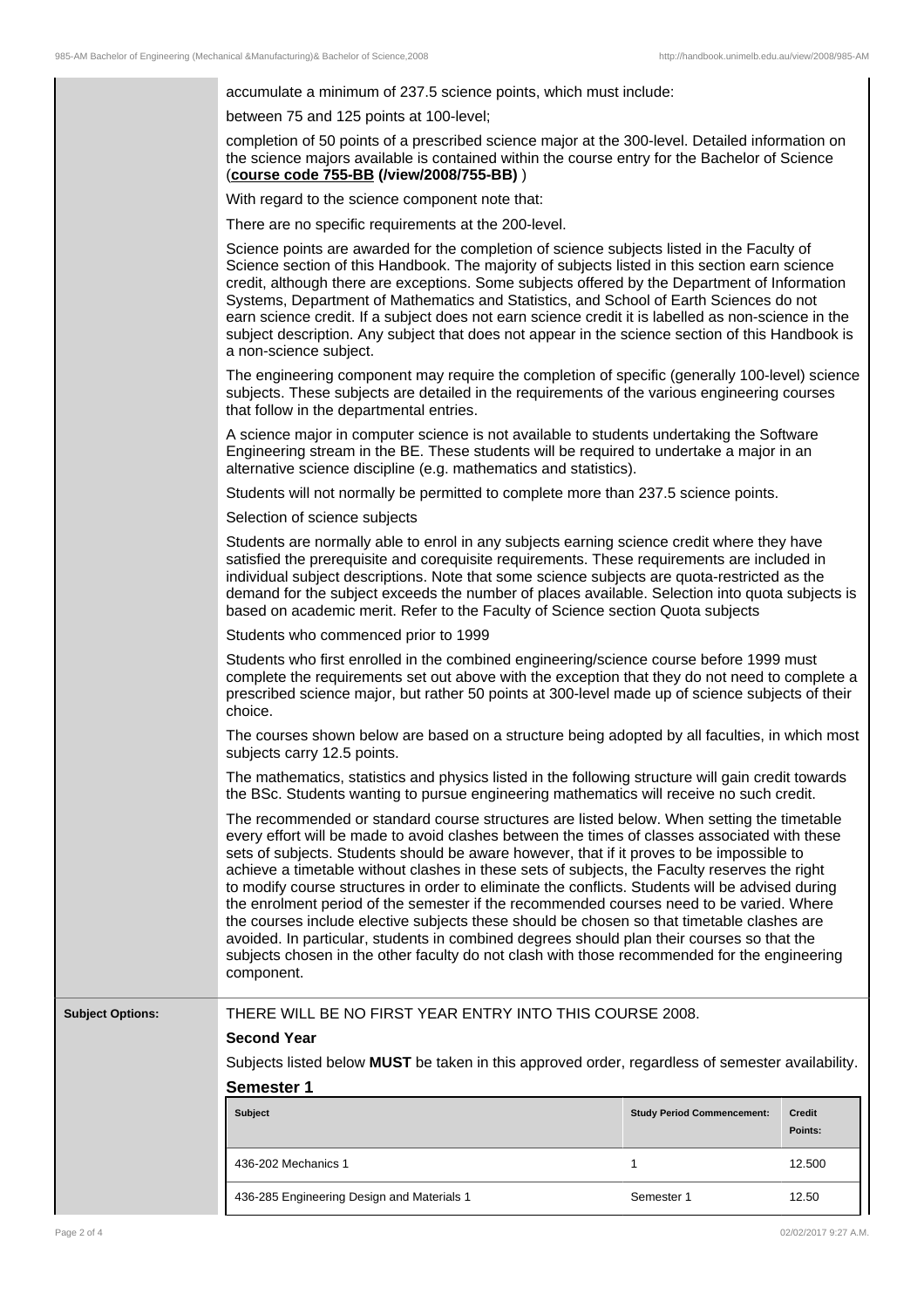| 620-231 Vector Calculus                  | Semester 1, Semester 2            | 12.50                    |
|------------------------------------------|-----------------------------------|--------------------------|
| 640-251 Instrumentation for Scientists   | Not offered 2008                  | 12.50                    |
| Semester 2                               |                                   |                          |
| <b>Subject</b>                           | <b>Study Period Commencement:</b> | <b>Credit</b><br>Points: |
| 436-286 Engineering Design & Materials 2 | Semester 2                        | 12.50                    |
| 436-201 Thermofluids 1                   | Semester 2                        | 12.50                    |
| 620-232 Mathematical Methods             | Semester 2                        | 12.50                    |
| 620-159 Data Analysis 1                  | Semester 2                        | 12.50                    |

Students planning to undertake computer science as the science major in the combined degree will be required to complete 433-172 Algorithmic Problem Solving or 433-152 Algorithmic Problem Solving (Advanced) for science points prior to commencing second-year computer science subjects.

### **Third Year**

Subjects listed below **MUST** be taken in this approved order, regardless of semester availability.

## **Semester 1**

| <b>Subject</b>                                 | <b>Study Period Commencement:</b> | <b>Credit</b><br>Points: |
|------------------------------------------------|-----------------------------------|--------------------------|
| 436-384 Engineering Design & Processes 1       | Semester 1                        | 12.50                    |
| 436-353 Mechanics 2                            | Semester 1                        | 12.50                    |
| 620-331 Applied Partial Differential Equations | Semester 1                        | 12.50                    |

#### Science subject as required (12.5 points) **Semester 2**

| <b>Subject</b>                           | <b>Study Period Commencement:</b> | <b>Credit</b> |
|------------------------------------------|-----------------------------------|---------------|
|                                          |                                   | Points:       |
| 436-311 Engineering Design & Processes 2 | Semester 2                        | 12.50         |
| 436-204 Systems Modelling                | Semester 2                        | 12.50         |
| $0.1 - 1.1$                              |                                   |               |

Science subject(s) as required (25 points)

## **Fourth Year**

Subjects listed below **MUST** be taken in this approved order, regardless of semester availability. **Semester 1**

| <b>Subject</b>                                                                                   | <b>Study Period Commencement:</b> | <b>Credit</b><br>Points: |
|--------------------------------------------------------------------------------------------------|-----------------------------------|--------------------------|
| 436-351 Thermofluids 2                                                                           | Semester 1                        | 12.50                    |
| 436-284 Organisational Engineering                                                               | Semester 1                        | 12.50                    |
| 436-382 Control Systems 1<br>—<br>-<br>-<br>$\cdots$<br>-<br>$\cdots$<br>$\cdot$ $\cdot$ $\cdot$ | Semester 1                        | 12.50                    |

#### Science subject(s) as required (12.5 points) **Semester 2**

| <b>Subject</b>         | <b>Study Period Commencement:</b> | <b>Credit</b><br>Points: |
|------------------------|-----------------------------------|--------------------------|
| 436-352 Thermofluids 3 | Semester 2                        | 12.50                    |
| 436-354 Mechanics 3    | Semester 2                        | 12.50                    |

Science subject(s) as required (25 points)